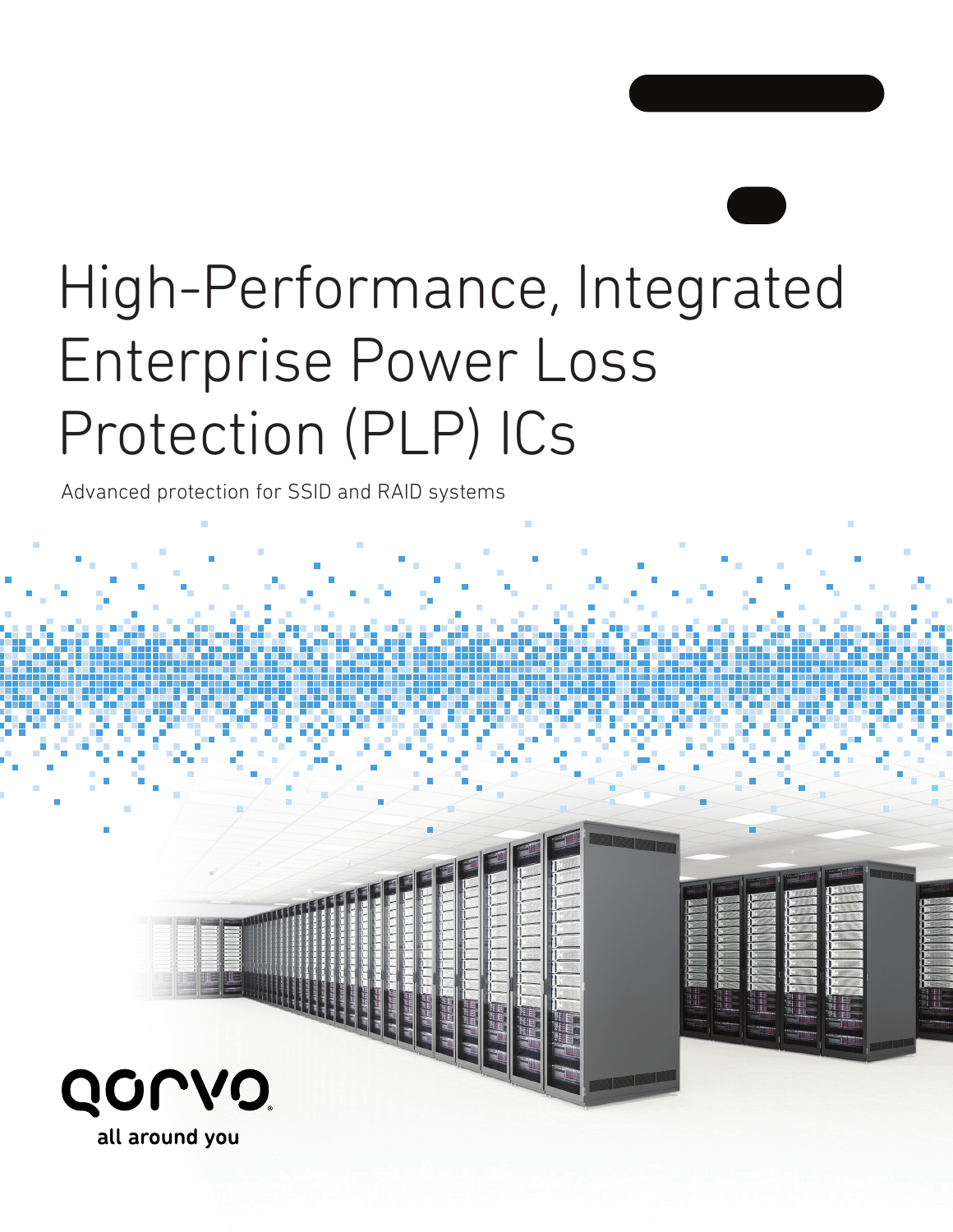# Protect Complex Computing Environments

Power loss in enterprise systems can result in the destruction or corruption of critical data, often leading to staggering financial and productivity impacts, and permanent damage to a company's reputation.

To avoid power loss emergencies, industry leaders are turning to Qorvo's ActiveCips™ family of advanced PLP products. These PLP ICs are designed for use in solid-state drives (SSDs) and other applications where detecting imminent power loss and supplying back-up power quickly is critical to uninterrupted operation of the system. Qorvo's PLP products ensure that there is enough time following a power loss for the storage or computing system to back up mission-critical data.

Qorvo's industry-leading integration and its ability to customize circuits, to make it easy for designers to solve challenges unique to enterprise storage and computing applications such as:

- Solid-state drives
- Industrial environments
- Backup power
- Hot plug devices
- Enterprise and data center equipment
- Networking and storage
- Computing

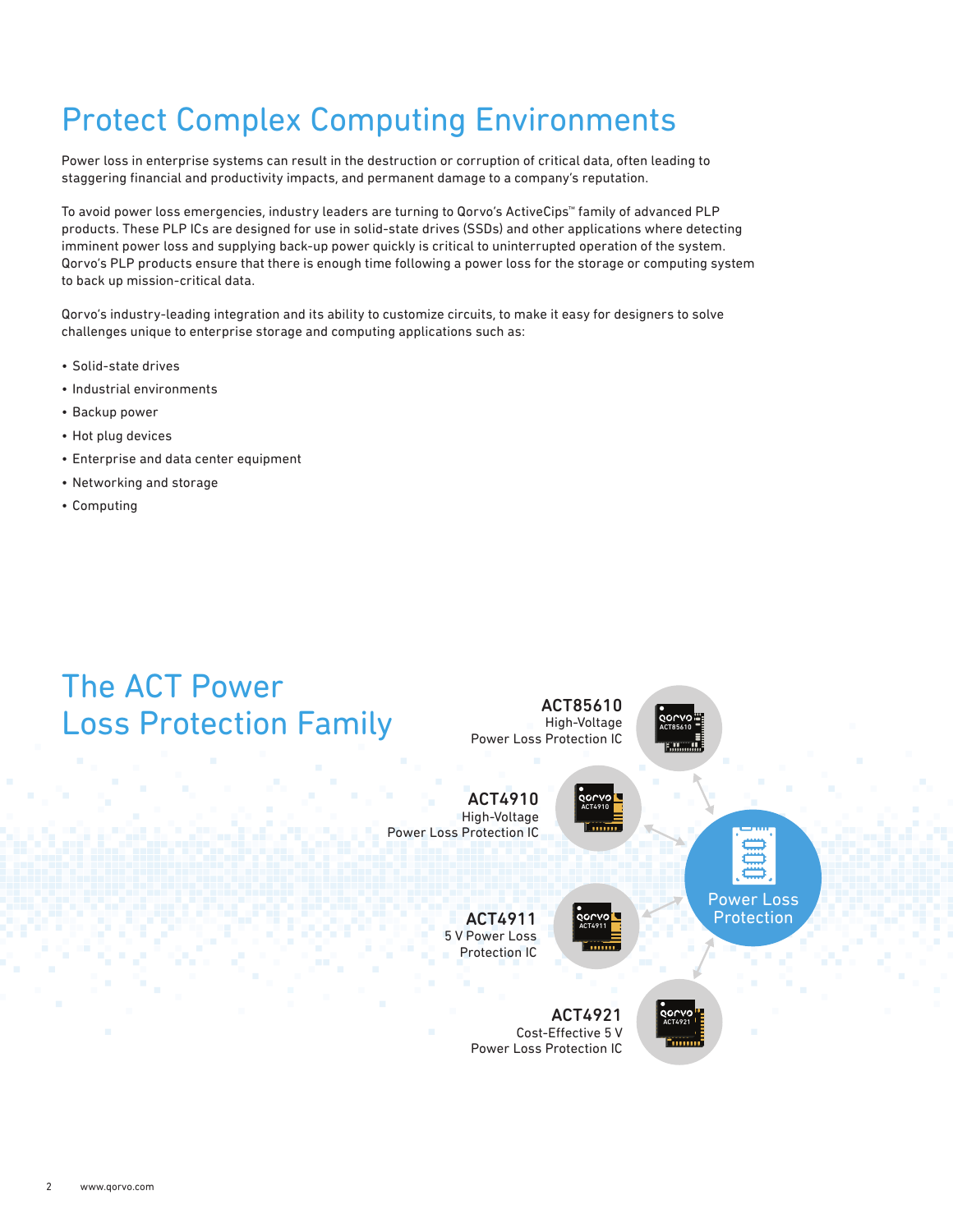With a wide range of input voltages, Qorvo's ACT family of PLP ICs offers highly integrated power loss protection solutions by incorporating high-voltage capacitors to store energy and generate a readily available back-up power source. These PLP solutions include a hot swap compatible e-Fuse that limits inrush current during hot swap and supports a smooth and reliable power up sequence. When the host power supply or main input power supply is lost, the back-up energy stored on high-voltage capacitors is tapped to provide uninterrupted power to the system.

#### CiPS solutions from Qorvo® offer:

- A high degree of configurability in setting power loss detection thresholds
- Health monitoring that ensures adequate back up power is available
- Storage capacitor health check and aging checks
- Current and voltage measurements for telemetry

This flexibility aids system designers in optimizing size, cost and performance metrics, and allows customizable solutions for a multitude of applications and need-based optimization.

A built-in boost converter provides high-voltage energy storage to minimize storage capacitor size requirements. The same power stage is operated in boost mode to boost the input voltage to a higher voltage and the energy is stored to output storage capacitors. Upon loss of input power, the same power stage and regulator is operated in "buck", or step-down, mode to draw power from the storage capacitors and discharge them to provide power to the system. The built-in buck converter regulates the storage voltage to a fixed output voltage that can be used by the system to continue operating even after the input power is lost. The boost/buck regulator contains internal, backto-back FETs to provide bi-directional input to output isolation. The IC also provides hot swap and inrush current control.

## **Power Loss Protection (PLP) Functionality**



## Industry's Highest Degree of Customization and Performance

The ACT family of PLP ICs is highly flexible and can be easily configured using the I2C interface and configured to use suitable external components. Each IC features programmable storage capacitor voltage to optimize the storage capacitor sizing and the required back-up system run time that the PLP must support. The flexibility allows the user to minimize the use of external storage capacitors to reduce cost and size. Adjustable health check parameters can be used to configure thresholds to supply the status of available back-up power to the system. Configurable output regulation voltage to the system in supplement mode offers the flexibility to use back-up power without waste to minimize the storage capacitor value needed and to extract maximum back-up run time for the system.